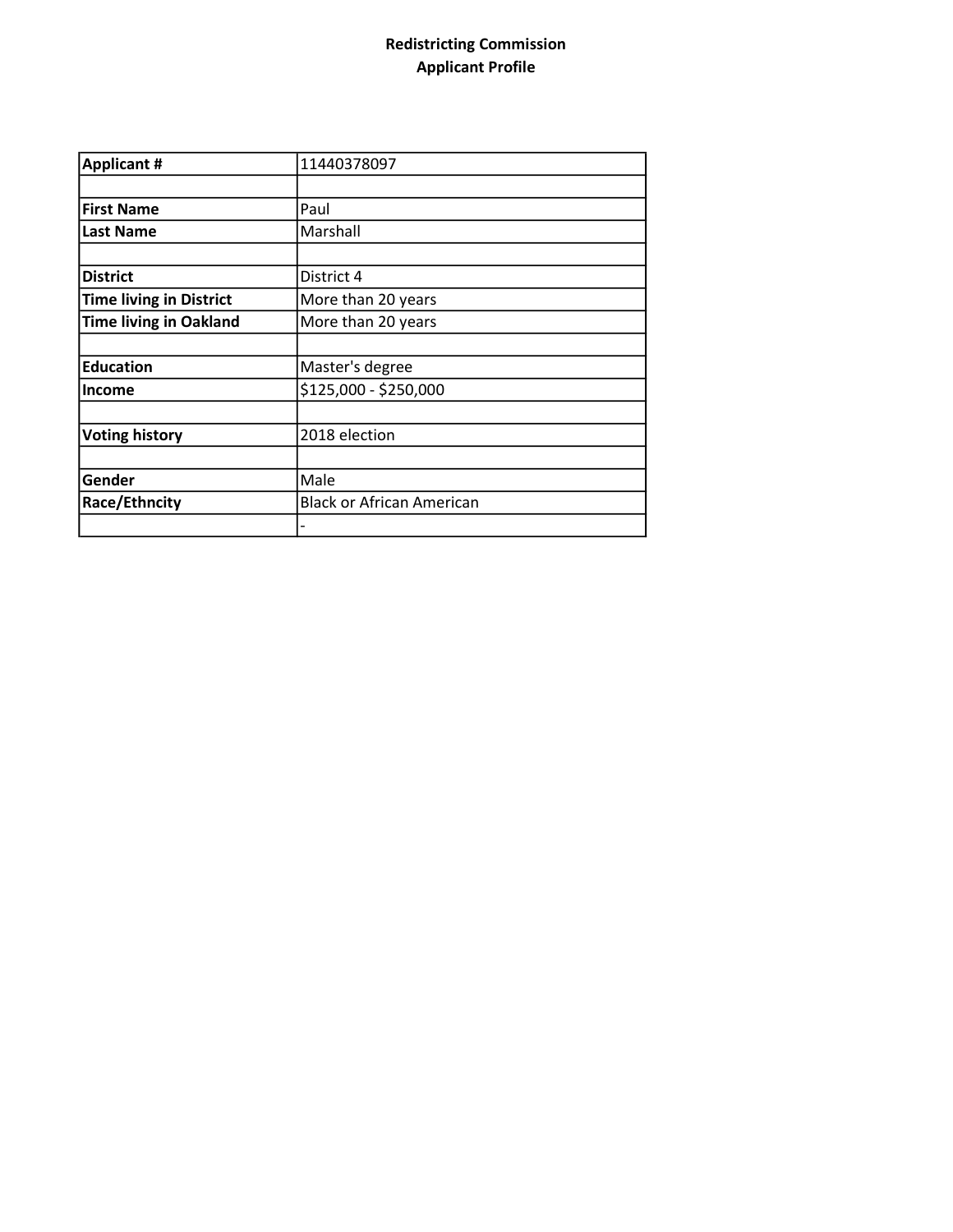## **Supplemental Questionnaire**

Your response to each of the mandatory following questions is limited to no more than 500 words. Please type in the space provided for each question.

\*1. Why do you wish to serve on the Commission and why do you think the work of the Commission is important?

I am an Oakland native and very passionate about this city and the communities that make up this city. The evolution and the dynamics of the city have yielded both positive outcomes and opportunities for enhancement in other areas. I believe that the redistricting plans and outcomes could significantly impact the landscape of Oakland and the distribution of resources. As such I would like to participate in a fiduciary capacity to ensure that an authentic voice of the community is heard.

\*2. Explain what it means to be impartial and describe your ability to exercise impartiality.

To be impartial is to operate without bias, to be fair, and just. I commonly operate from a place of objectivity and impartiality. I understand the importance and necessity to suspend one's personal opinion in efforts to collaborate with others pursue the best outcomes for the city based on the fact patterns and information provided to meet and achieve the common goals of redistricting.

\*3. The Commissioners will need to work collaboratively in redrawing district boundaries. Provide an example from when you had to set aside your own self-interest to achieve a common goal.

I am an active mentor with the Our Kids Program which is a youth focused mentoring program. There are certain initiatives like establishing a literacy division to the program. I deem literacy to be imperative to our community and the mentees that we serve. Yet in being committed to the common goals of the OK Program I recognize that the literacy initiative might be more appropriate to revisit at a later date or in a different space.

\*4. All Commissioners must demonstrate an understanding of and appreciation for Oakland's diversity. Describe your knowledge of and appreciation for Oakland's people and places, and how this will enhance your work as a commissioner.

I was born, raised, and educated in Oakland. I celebrate and have a strong appreciation for Oakland's diversity. I have friends, family, and acquaintances throughout the city. I patronize businesses throughout the city. I have a great appreciation for diversity offered in our city. I regularly attend Allen Temple Baptist Church and Shiloh Church and have been supportive of various initiative that take place in Oakland such as various food drives and feeding initiatives. I recognize the needs and concerns in various communities which will ensure that I remain mindful in advocating to the best of my ability as appropriate in achieving the goals of the commission.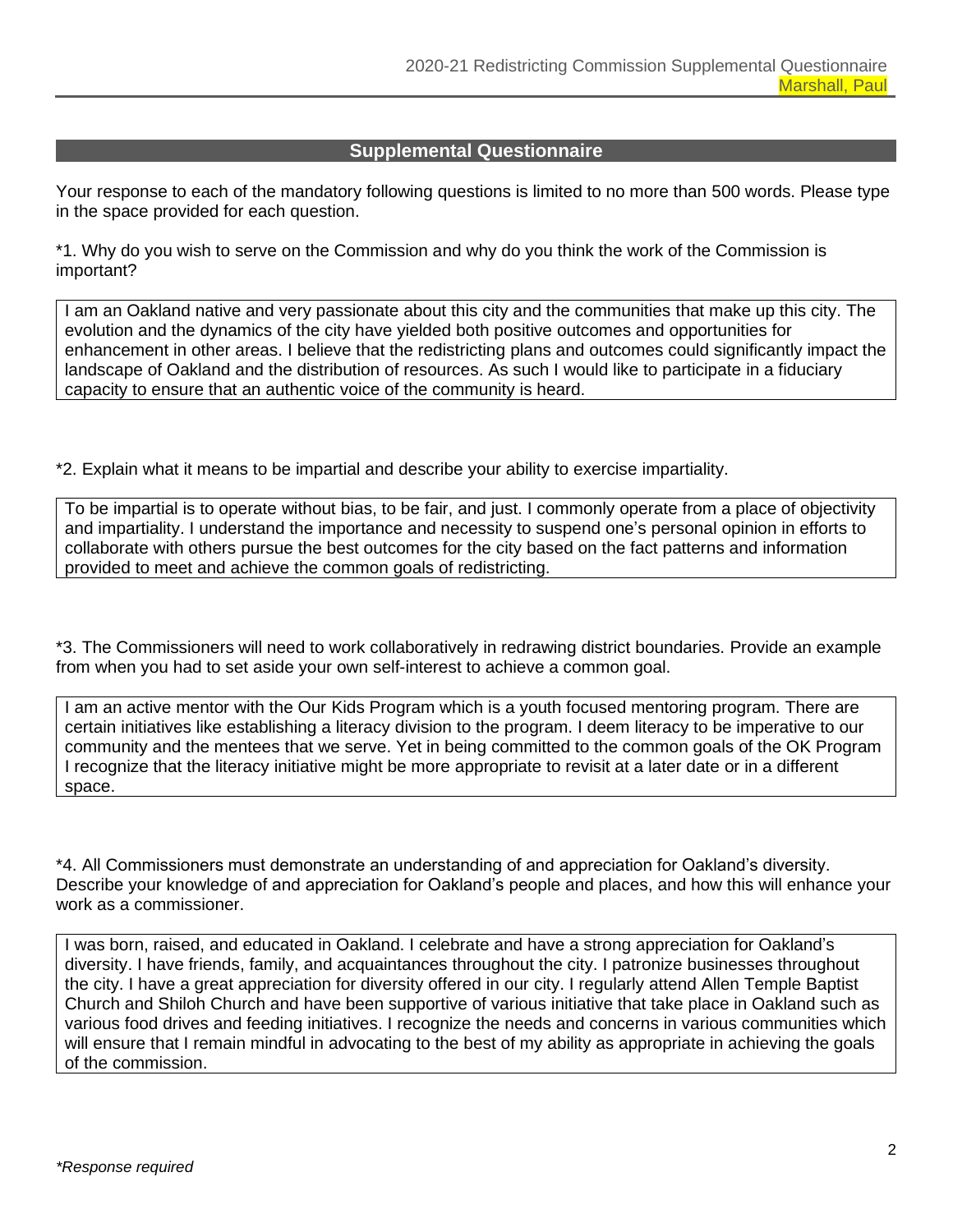\*5. Provide an example from when you faced a complex question or situation. What problem solving skills did you use to solve it?

On a quarterly basis I am tasked with calculating and reporting Share-Based Compensation which entails a series of reconciliations prior to the final generation of reports. One quarter after the reporting had taken place, I re-ran a series of reports and noticed a change in the numbers. I delved into the details to try and identify the data changes that created the discrepancy. I revisited my reconciliations and noticed that there was a change in termination data in which the HR team entered a late termination in the system. I assessed the impact and footnoted the issue to ensure it was captured during the next reporting cycle. I also advised the HR team of the importance of capturing termination activity timely.

\*6. Describe any professional, social, political, volunteer, community activities, and/or causes in which you have been involved or that you have financially supported. If you do not have any activities to report, type N/A in the space provided.

I serve as a mentor for the Our Kids (OK) Program, Volunteer, Black Joy Parade, Volunteer to feed the Homeless via Feed The Hood and 510 Hikers, assist with preparation and distribution for Thanksgiving Turkey Drive, active in The Tomorrow Man Foundation promoting health and literacy. Active member of the National Association of Stock Plan Professionals (NASPP), active participant in the Annual Give Oakland Toy Drive. I assist with various community initiatives offered through District 6 and am an active participant in the Redwood Heights/Davenport Home Owners associations.

## *Additional Information (Optional)*

If there is any additional information that was not asked in the Supplemental Questionnaire that you believe would help the Screening Panel in making their nominations, you may enter that information here. Your response here is optional.

\*I understand that if selected as a Commissioner, I shall be ineligible, for a period of 10 years beginning from the date of appointment, to hold elective public office for the City of Oakland. Additionally, I shall be ineligible, for a period of four years beginning from the date of appointment, to hold appointive public office for the City of Oakland or Oakland Unified School Board, to serve as paid staff for or as a paid consultant to Oakland City Council, or any member of the City Council or Oakland School Board, to receive a non-competitively bid contract with the City of Oakland, or to register as a lobbyist. This four-year ban on having a paid consultancy or entering noncompetitively bid contracts applies to myself individually and all entities for which I am a controlling person. Please enter your initials below to confirm your understanding of these statements.

| Initials: |  |
|-----------|--|
|-----------|--|